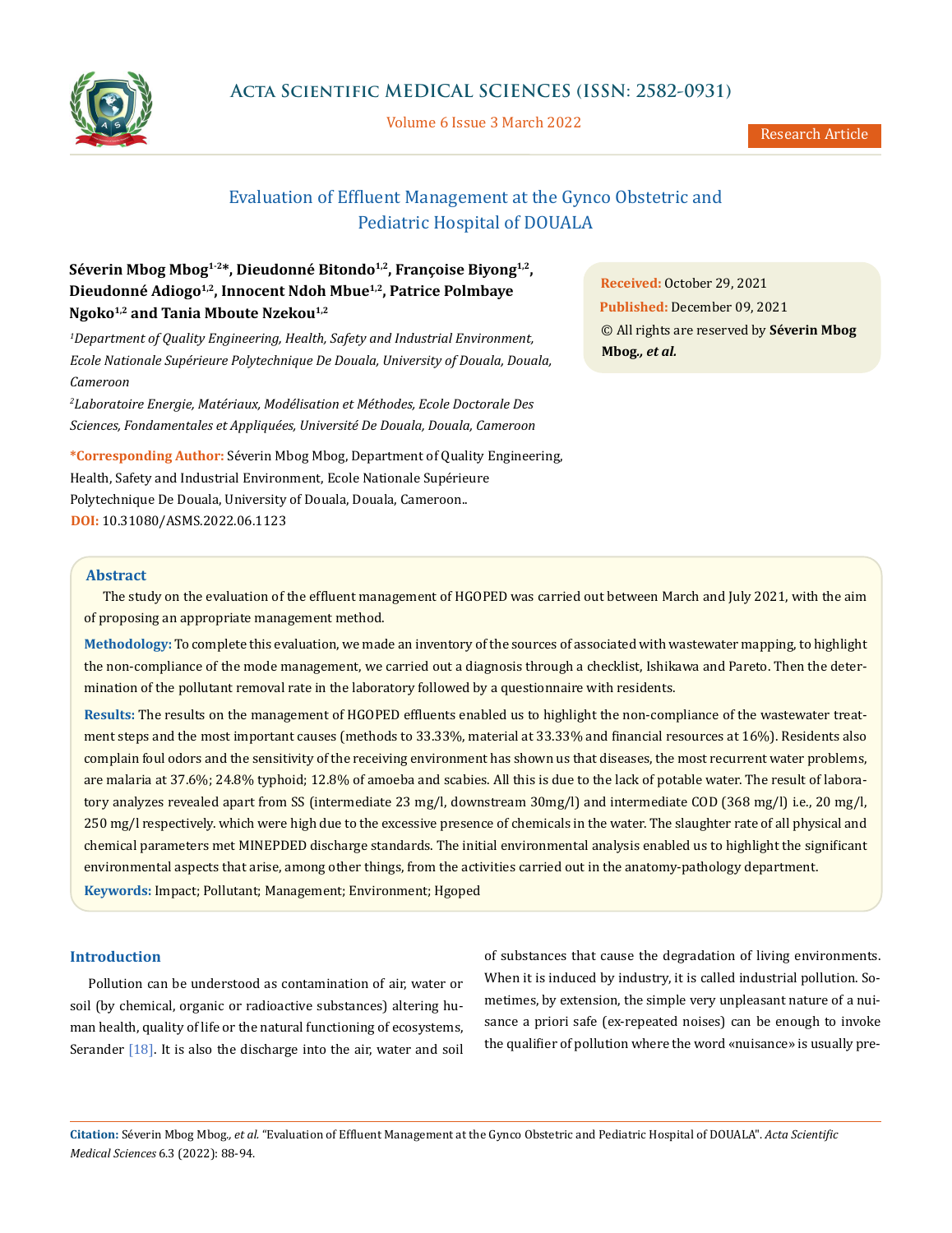ferred [2]. The history of pollution accurately reflects advances in technology. Throughout the historical period and until the beginning of the industrial era, however, pollution was most limited  $[19]$ . For both industrialized and developing countries, the challenge now is to rebuild the foundations of their economies on «low carbon» strategies. They will also have to put in place policies to adapt to the effects of climate change, and the poorest countries are, in this regard, the first and hardest hit  $[4]$ .

The link between the fight against poverty and the rational management of natural resources is becoming increasingly evident to many international development actors. Today, developing countries are already facing at least three major crises: the energy crisis, the food crisis and the water crisis  $[10,11,23]$ . Climate change exacerbates these crises and makes their solutions more complex. Added to this is the context of the economic crisis that is depleting the financial resources available for international cooperation [4,21].

While the goal of sustainable development is increasingly shared today, the question of how to achieve it remains open. Corporate social responsibility (CSR) is a concept that revolves around three pillars: environmental, social, and economic  $[1,22]$ . Taking this responsibility into account is, often, promoting environmental «good practices»: managing natural resources in a sustainable and reasoned way, supporting less polluting technological innovations (energy, transport, etc.), strengthening the capacities of national institutions, supporting the definition and implementation of adaptation policies, integrating ecological dimensions into development approaches and strategies  $[1]$ . Currently, about all craft, industrial, commercial, hospital etc... Produce waste in one way or another from their farms. In Cameroon and all over the world, waste management is a thorny issue. A distinctive thorn by its typology and its dangerousness for the case of hospital waste.

Since 2012, by Decree No. 2012/2809/PM of 26 September 2012 setting the conditions for sorting, collecting, transporting, recovering, recycling, treating and final disposal of waste. Hospital waste management has been a particular concern among donors (banks) and national institutions (MINSANTE, MINEPDED). The management of Bio Medical Waste (DBM) is defined as the entire process of ensuring the hygiene of health facilities, the safety of healthcare staff and communities, from the treatment of waste from its production to its disposal  $[6,21]$ . Healthcare activities generate an increasing amount of hospital waste. Some waste from hospitals does not pose a particular risk and can be assimilated to household waste. Others present risks of an infectious or chemical nature  $\left[3,20\right]$ . Waste from hospital activities can be liquid (wastewater), solid or gaseous. «Wastewater» is water polluted by human use, consisting of any water likely to contaminate the receiving environment by chemical, physical or biological pollutants, [6,15]. Wastewater discharged uncontrollably into the environment can lead to several waterborne diseases that threaten human life [7,16]. Indeed, hospitals use many chemical substances: medicines, radioelements, disinfectants, products for care (antibiotics, solvents, heavy metals, radioelements... (Surgery,...), detergents for cleaning premises, and molecules used for medical research [5]. Which can also be loaded with microorganisms (fungi, sometimes anti-bio resistant bacteria), viruses etc. After use, these substances are found in hospital effluents, which are most often discharged in the same way as conventional urban effluents in the municipal sewerage network [13,20].

## **Problem**

studies conducted by Judicaël TODEDJI in 2020, Steve Patrick AYINI in 2019 and Alexandre REOUNODJI in 2016 have shown that poor effluent management has a weighting impact on the external environment. Despite this, the problem of liquid waste management has persisted in health facilities in Cameroon. Today, we still observe it at the gynecological obstetric and pediatric hospital in Douala. Despite the efforts of the leaders, the wastewater treatment plant of the Gynecology obstetric and pediatric hospital in Douala is still non-functional. It is in this context that we ask ourselves how does HGOPED manage its liquid waste? Hence the orientation of a theme on «HGOPED Effluent Management Assessment».

## **Overall objective**

To evaluate HGOPED's effluent management system.

More specifically, it aims to:

- Identify the sources of effluents (wastewater) within HGOPED.
- Determine how effluents are managed within HGOPED.
- Analyze the impacts related to the management of effluents by HGOPED.

**Citation:** Séverin Mbog Mbog*., et al.* "Evaluation of Effluent Management at the Gynco Obstetric and Pediatric Hospital of DOUALA". *Acta Scientific Medical Sciences* 6.3 (2022): 88-94.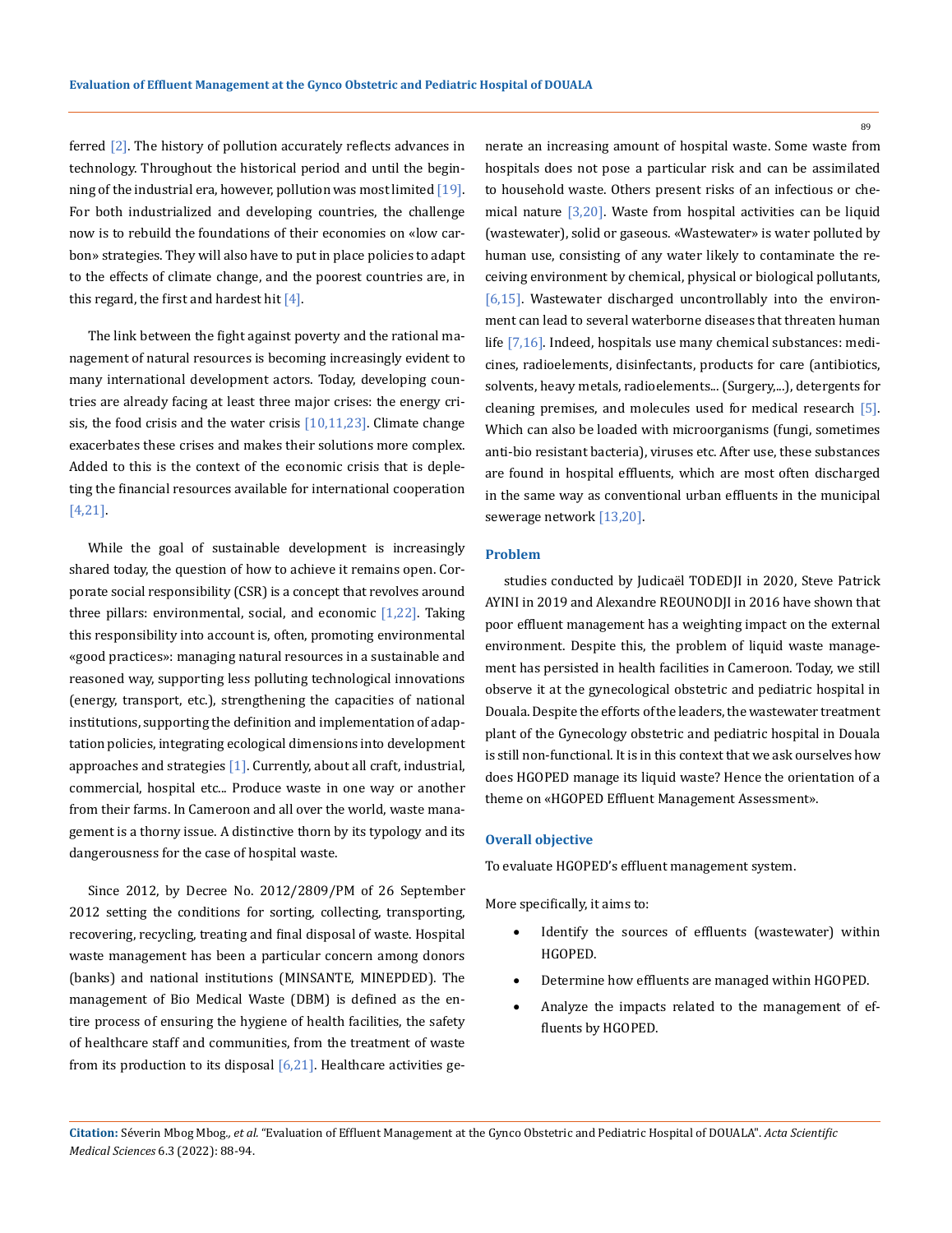#### 90

#### **Material and Methodology**

## **Identification of effluent sources**

The identification of effluent sources was done with the help of an introspection of the site and its positioning by the various buildings and services it has, then we listed the different views relating to drainage and leading to the different wastewater treatment networks. Knowing that drainage manholes are like the manholes of electrical installations, to the discrepancy on the code. At the end, we took a tour of the external environment of the gynecological obstetric and pediatric hospital of Douala, at a place called bamock, mainly at the outlet.

To have ample information on the sources of the effluents we had interviews first with the head of the hygiene and sanitation quality department and finally with the heads of the various administrative, technical and medical units. The objective of this questionnaire was to give an overview of the progress of the activities carried out by them. Subsequently to bring out three fundamental elements, namely the division of the structure into a subsystem, the identification of incoming and outgoing elements and the deduction of the sources of pollution. Using our digital camera and notepad, we collected several pieces of information.

## **Determination of effluent management mode: Diagnosis.**

After studying the effluent management mode of HGOPED by observation, we determined the failures of it through, A compliance checklist of the different stages of wastewater treatment according to WHO. Subsequently, the Ishikawa diagram allowed us to identify the different causes of the non-compliance rates of each treatment step. And finally, the PARETO diagram: A graph representing the importance of the different causes of a phenomenon. This diagram has been used to highlight the most important causes on the total number of effects and thus to take targeted measures to improve the functioning of our system.

#### **Environmental impact analysis**

Impact analysis: An in-depth study of human-led activities to know their direct and indirect effects on the environment. To do this, we proceeded first by a semi-structured questionnaire with the surrounding population to know the sensitivity of the receiving environment, then we took two samples from the intermediate and downstream points of the waters subject to care activities. Which have been analyzed in the laboratory to determine the slaughter rate of the different physical and chemical parameters (Conductivity (cnd), hydrogen potential (pH), temperature (T)°, chemical oxygen demand (COD), biological oxygen demand in five days(BOD5), total nitrogen(NT), suspended solids(MES), total dissolved solids(TDS)), phosphorus (P) and chloride (Cl)) characteristic of water pollution and finally an initial environmental analysis with a view to determining significant environmental aspects through the formula  $C = AES = Gravity * Frequency * Sensitivity$ the receiving environment \* Means of control.

## **Results**

#### **Effluent sources**

The main sources of the wastewater of the gynecological obstetric hospital of Douala come mainly from the liquids of the patients (blood, excreta, sputum, serum, gastric fluids, amniotic fluids, puncture fluids, tracheo-bronchitis aspiration...), medical products (acetic acids, lactic, citric, hydrochloric acid, sulfuric), bases (soda...), various reagents, solvents, contrasse liquids, formalin, dyes, ethyl alcohol, diluents, dialysis baths, micro mercury droplets, iodine-based solutions, etc.), and cleaning products (disinfectant, decontaminant, sterilizer, bleach, lubricant, gripper, etc.).

At the end of the interviews and observations, we found that HGOPED has at its disposal about sanitation and drainage equipment

- Washbasins in each room/department for the collection of wastewaters at the source. Some of these sinks are functional and others non-functional (Figure 1-d, b).
- The underground ducts are of compliant diameter and the manholes at a distance of a few meters from the ducts allow the verification of the flow of water.
- The cladding at the pre-treatment station is obstructed by coarse materials and, the covers of the settling and deicing basin are defective (Figure 1-a).
- The room reserved for biological treatment is a daycare and the devices put in place for this treatment are non-functional (Figure 1-c).
- The water pipe to the outlet is underground and the outlet is obstructed by grasses (Figure 1-e).

The wastewater collection network at the Gynecology and Pediatric Hospital of Douala is of a three-way separative type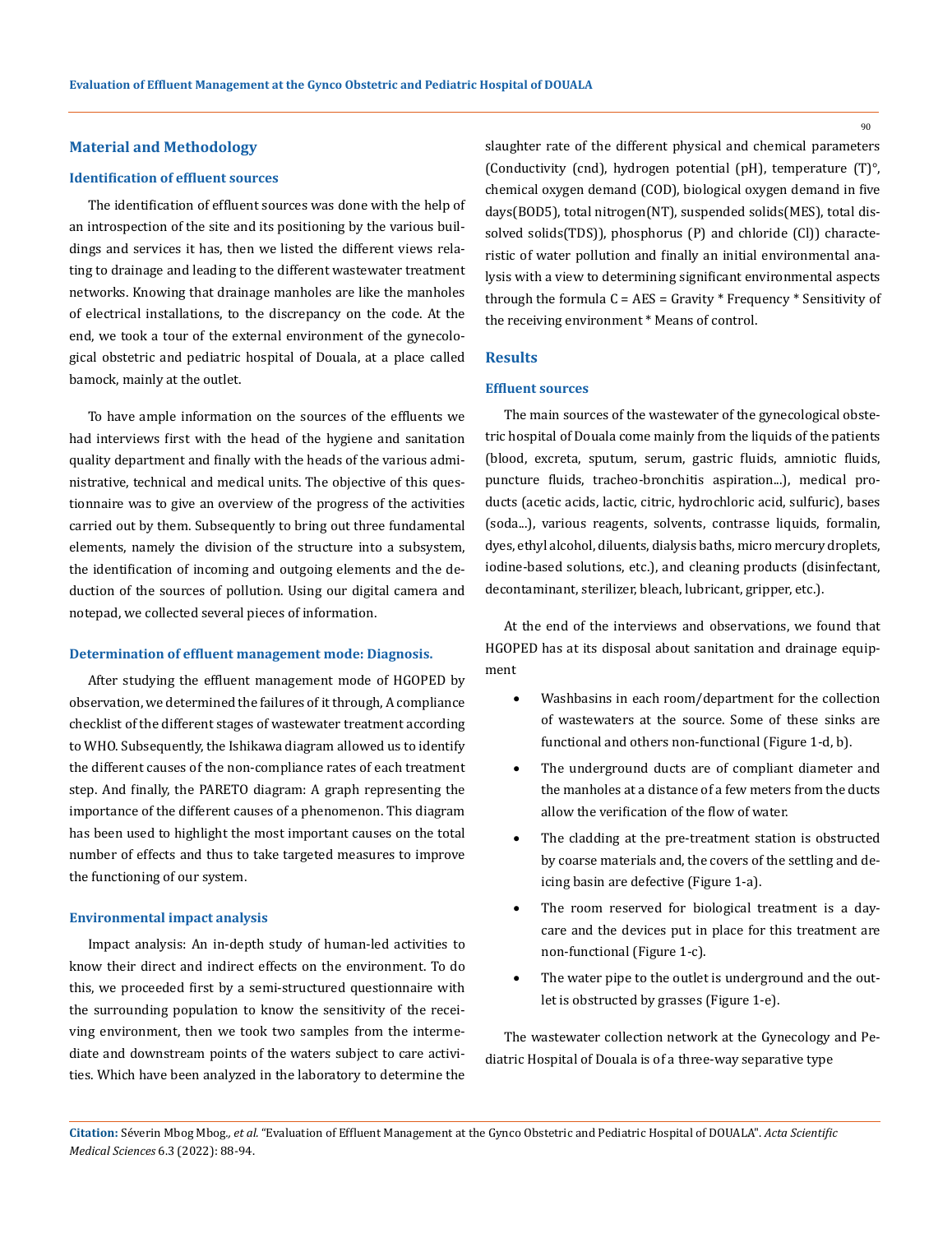

**Figure 1:** Inventory of sanitation equipment (A) Lid, (B) Fencing, (C) Biological treatment, (D) Washbasins.

- The wastewater route subject to care activities: this route passes not only water from care activities but also water from catering activities, laundry, and industrial maintenance.
- The rainwater route: it conducts rainwater and runoff.
- The waterway also called «black waters»: it leads the water from the latrines and the discharges to septic tanks provided for this purpose.

Next to this separative water collection network, there is an annex network located at the morgue. This network is dedicated to the management of wastewater that comes from the activities of pathology. Their evacuation is done by septic tank associated with a sump.

## **Effluent management**

The treatment of wastewater subject to care activities begins with a degree for the retention of solids (Pre-treatment) and then the water goes through a primary treatment of physical process (simple settling). Due to the alteration of the secondary and tertiary treatment devices, the water leaves the settling phase for the outlet and is eventually discharged into the watercourse. Following our diagnosis, we can say that secondary and tertiary treatments have 0% compliance followed by pre-treatment at 33.33% and at the end primary treatment at 50% (Figure 2).



**Figure 2:** Management mode compliance level.

The summary of causes of non-compliance is shown in(Figure 3.)



**Figure 3:** Diagramme de Pareto 1.

 From the Pareto diagram, we can define the most important cause groups namely

- Class A: Equipment, method and financial means.
- Class B: Labour.
- Class C: Management.

Thus, the functions that carry out cash cows (80% non-compliance) are those of methods, materials and financial means. As materials we have maintenance equipment, products (flocculant/ coagulant). Methods (sandblasting, deoiling/degreasing, flocculation/coagulation, biological treatment), and financial resources.

**Citation:** Séverin Mbog Mbog*., et al.* "Evaluation of Effluent Management at the Gynco Obstetric and Pediatric Hospital of DOUALA". *Acta Scientific Medical Sciences* 6.3 (2022): 88-94.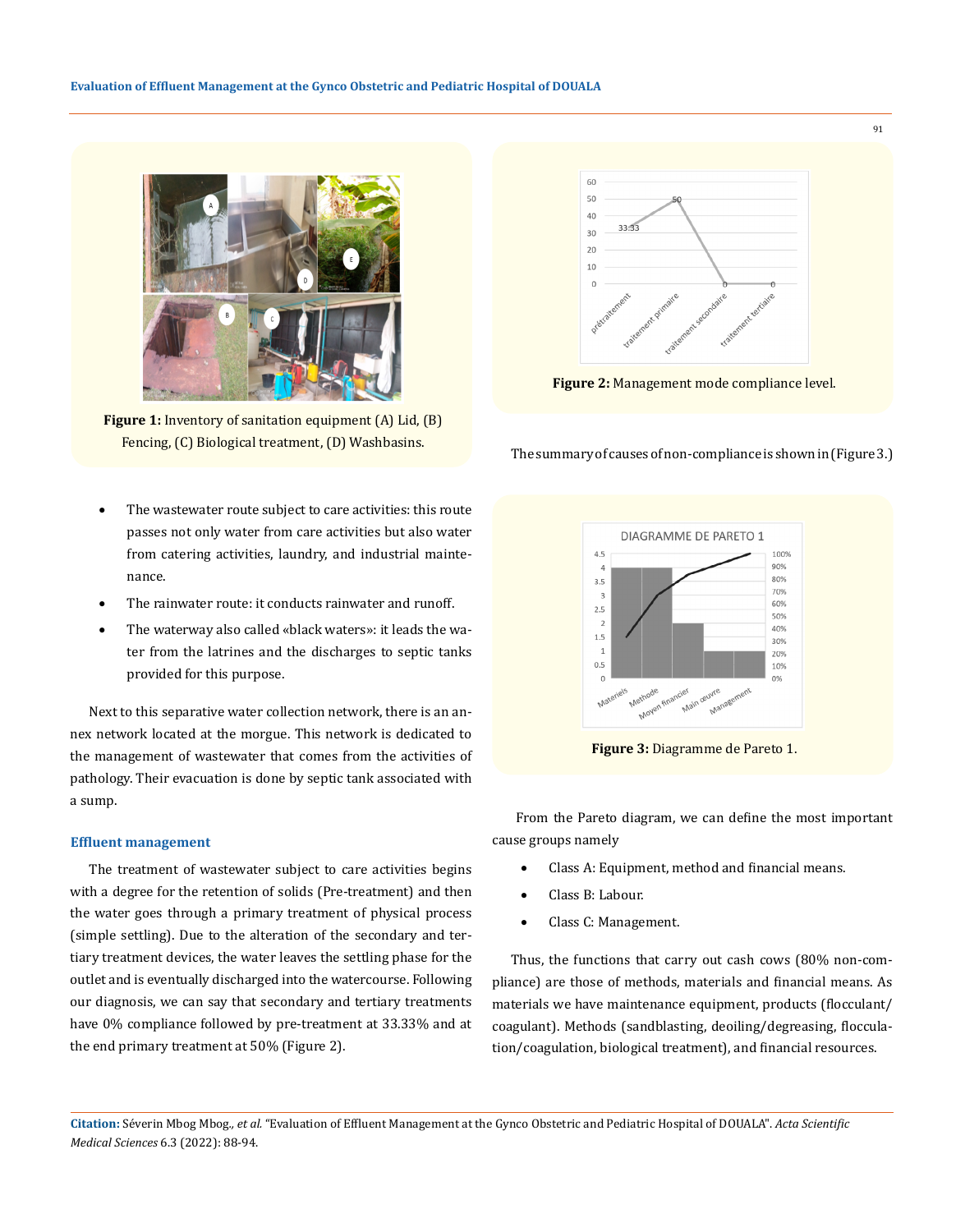## **Environmental impact analysis**

After conducting a survey of the surrounding population, it appears that:

54.2% of households mainly use boreholes and wells because of the lack of drinking water, 38.6% prefer drilling while 6.3% prefer wells only (Figure 4).



Most of the population only went to the hospital in case of emergency, they most often complained of malaria at 37.6%; Typhoid at 24.8%; 12.8% of amoebae. The presence of scabies is observed at 10.1% (Figure 5).



The result of the initial environmental analysis showed us that the significant environmental aspects are the chemical solutions associated with patients' germs and the various reagents used in the service of anatomy-pathology. These solutions are found in water during normal or abnormal operation. Thus, these significant environmental aspects could become insignificant if the water once polluted after use, is treated before its discharge into nature.

Laboratory analyses revealed that the Chemical Oxygen Demand of the intermediate point was 368 mg/l. This value was higher than the normal impeded value of 250 mg/l. This is because of the excessive presence of chemicals in the water (Figure 6).



**Figure 6:** Chemical oxygen demand.

Similarly, suspended solids have values higher than the standard, i.e., 23 mg/l for the intermediate point and 30 mg/l for the downstream point compared to the standard (20 mg/l).





**Citation:** Séverin Mbog Mbog*., et al.* "Evaluation of Effluent Management at the Gynco Obstetric and Pediatric Hospital of DOUALA". *Acta Scientific Medical Sciences* 6.3 (2022): 88-94.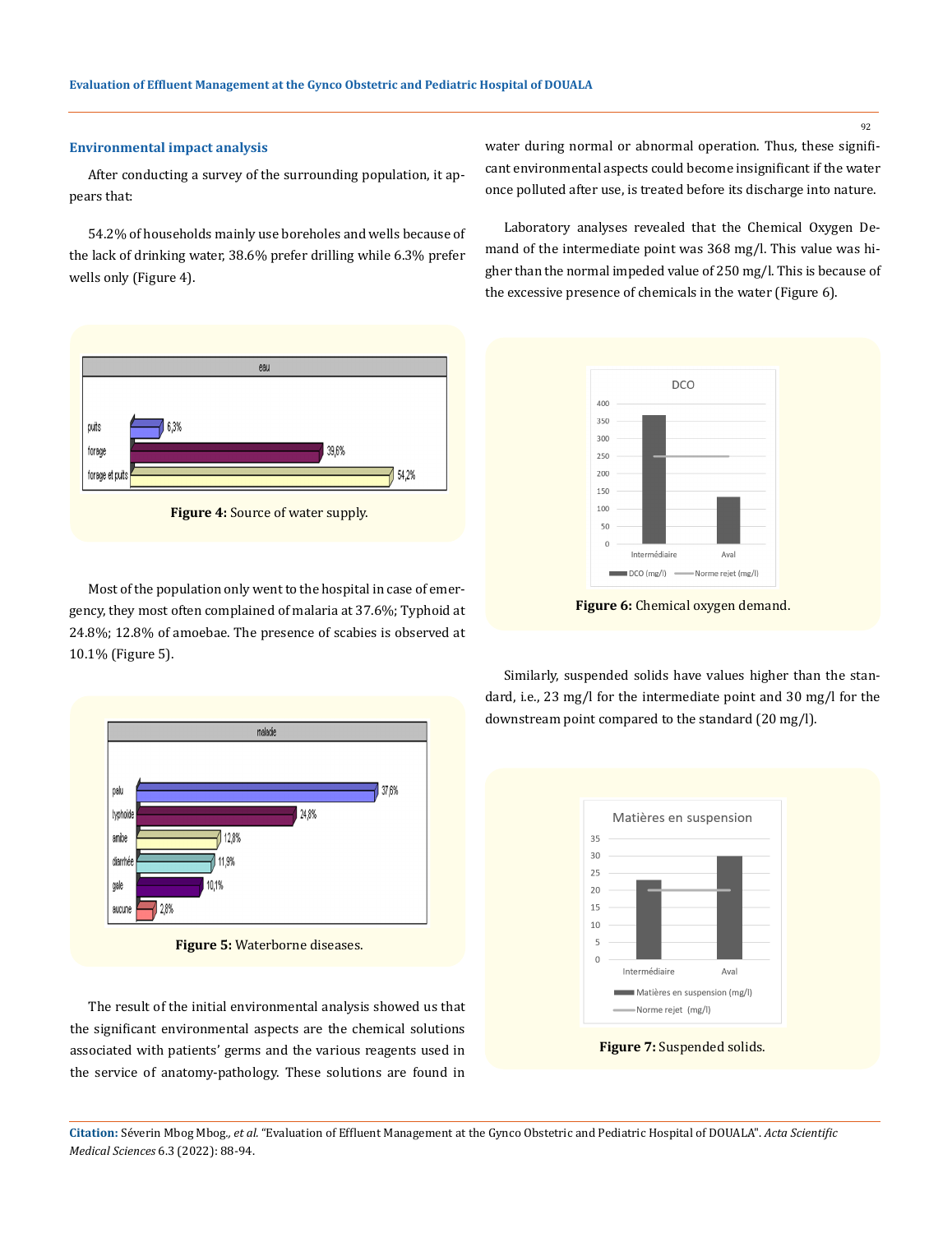The other parameters of the intermediate and downstream points (Temperature (T°) 24.7, 24.4; Conductivity(cnd) 881, 1438; Phosphorus(P) 0.81, 0.32; Total nitrogen (NT) 0.306, 0.189; Dissolved Total Solids (TDS) 431, 716; five-day biological chemical demand (BOD5) 22, 12; downstream chemical oxygen demand (COD) 135; chloride (CL) 0.12, 0.05; The Hydrogen Potential (Ph) 7.8, 7.1) comply with the standard  $(15 < T^\circ < 30$ , Cnd 20 dS/m, P 2 mg/l, NT 1 mg/l, TDS 1200 mg/l, BOD5 50 mg/l, COD 250 mg/l, CL 50 mg/l, 6 < Ph < 9). The slaughter rate of all physical and chemical parameters was in line with MINEPDED release standards. And the COD/BOD5 ratio is 16.72 for the intermediate point and 11.25 for the downstream point. These two values being greater than 4, tell us that the effluent is difficult to biodegrade and therefore it is necessary to consider a physico-chemical treatment.

## **Discussion**

The work presented focused on the evaluation of the effluent management of the gynecological obstetric and pediatric hospital of Douala. It is mainly focused on the management of hospital effluents which aims to avoid environmental and health impacts. It concerns the identification of effluent sources, the existing management of effluents and the analysis of the characteristic parameters of these effluents. The work presents four main results.

In the first place, we observed that the pollutants are essentially limited to patients' fluids (blood, excreta, sputum, serums, gastric fluids, amniotic fluids, puncture fluids, tracheo-bronchitis aspiration...), medical products (acetic acids, lactic acids, citric acids, hydrochloric acids, sulfuric acids), bases (soda...), various reagents, solvents, contrasse liquids, formalin, dye, ethyl alcohol, diluents, dialysis baths, iodine-based solution....), and cleaning products (disinfectant, decontaminating, sterilizing). These results are like those obtained in LYON by EVENS Emmanuel on assessment of health and Eco toxicological risks related to hospital effluents [5]. We can say that these two results are similar because of the uniformity of the activities of health facilities.

Secondly, the one on the determination of the mode of effluent management. The results obtained here present: first, the compliance of the different stages of wastewater treatment. It appears that all the treatment steps are at the origin of the poor management of HGOPED effluents with a rate of 33.33% for pre-treatment, 50% of primary treatment, 0% of secondary treatment and tertiary treatment. In a second step the analysis of the causes of non-compliance. The main causes of non-compliance related to the mismanagement of HGOPED effluents are: 33.33% methods (sandblasting, deoiling, coagulation/flocculation and biological treatment) followed by 33.33% of equipment (maintenance equipment and chemicals) and financial resources at 16%.

Thirdly, our results focused on the impact analysis, which first informs us about the sensitivity of the receiving environment. In addition, it gave us the following information: 54.2% of households mainly use boreholes and wells; 38.6% prefer drilling while 6.3% prefer wells only. Most of the population went to the hospital only in case of emergency, they most often complained of malaria at 37.6%; typhoid at 24.8%; 12.8% of amoeba. The presence of scabies is observed to the tune of 10.1%. These results are like those obtained in Bafoussam-Cameroon by Reunoudji (2021) on: vulnerability to pollution of water resources and socio-economic and health impacts. The causes of such consequences come from the lack of drinking water [24-26].

Then the result of laboratory analyses showed that only the MES (intermediate 23 mg/l, downstream 30 mg/l) and intermediate COD (368 mg/l) are higher than the MINEPDED standard of respectively 20 mg/l, 250 mg/l. All other parameters of the intermediate and downstream points due to the excessive presence of chemicals in the water. (T° 24.7, 24.4; Cnd 881, 1438; P 0.81, 0.32; NT 0.306, 0.189; TDS 431, 716; BOD5 22, 12; Downstream COD 135; CL 0.12, 0.05; pH 7.8, 7.1) comply with the standard (15 < T° < 30, Cnd 20 dS/m, P 2 mg/l, NT 1mg/l, TDS 1200 mg/l, BOD5 50 mg/l, COD 250 mg/l, CL 50 mg/l, 6 < Ph < 9). These results with regard only to the MES of the two points (intermediate and downstream) and the intermediate COD are like those obtained on the one hand on the evaluation of the effluent management of the University Hospital of Yaoundé [13]. On the other hand, on the evaluation of rainwater management in the agri-food industries: case of the Breweries of Cameroon, factory of the Central Region [15,16,19]. Finally, the result of the initial environmental analysis revealed that the significant environmental aspects are activities carried out in the service of anatomy-pathology.

## **Conclusion**

Ultimately, the present study focused on the evaluation of the effluent management of the Gyneco Obstetric and Pediatric Hospital of Douala. It has focused primarily on mitigating environmental and health risks and impacts. For this, we first made a General Introduction, followed by a review of the literature, then the presentation of the study framework and the methodological approach.

**Citation:** Séverin Mbog Mbog*., et al.* "Evaluation of Effluent Management at the Gynco Obstetric and Pediatric Hospital of DOUALA". *Acta Scientific Medical Sciences* 6.3 (2022): 88-94.